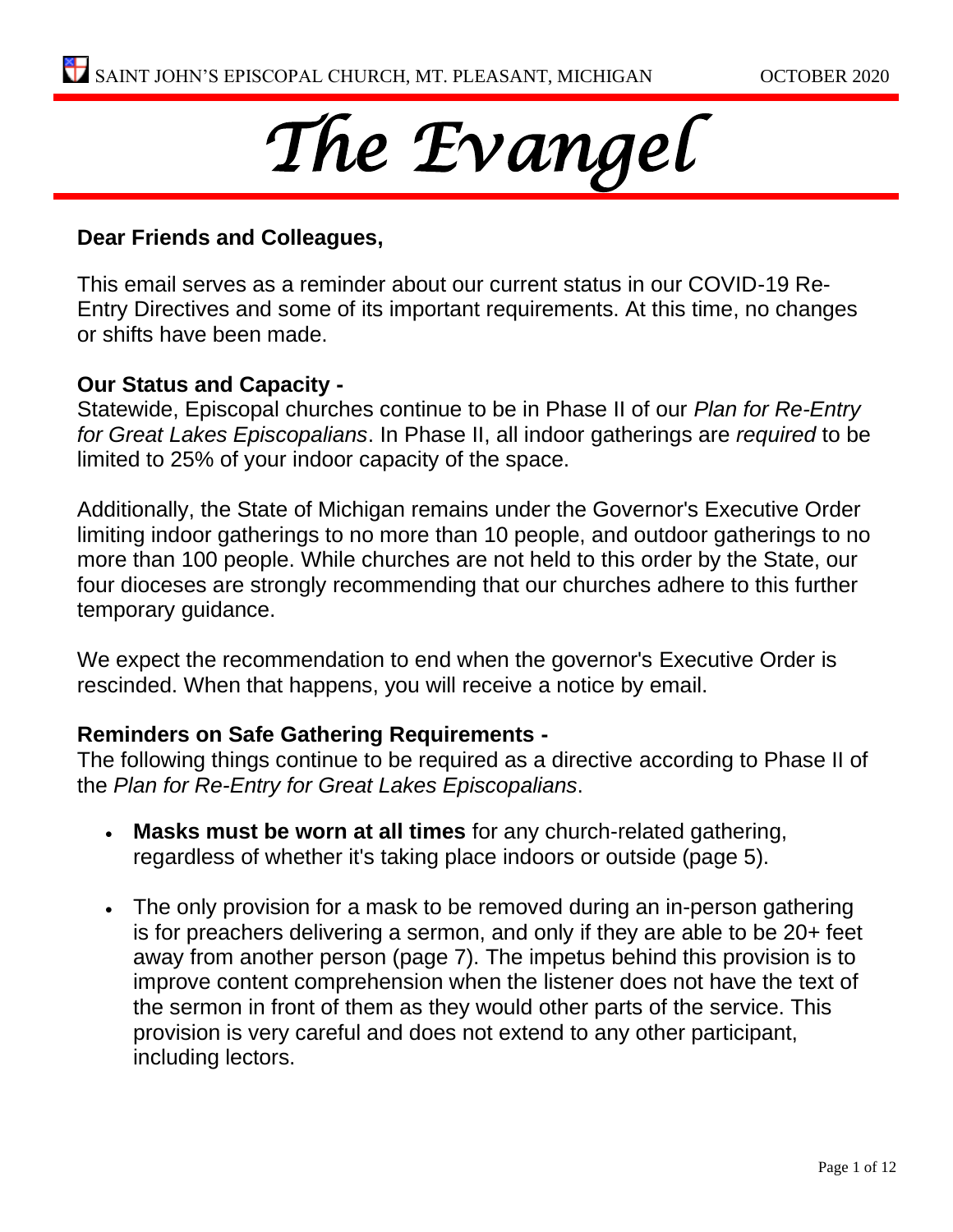- **Food preparation is not permitted inside of the church building**, unless expressly permitted by the Standing Committees (page 10).
- While Eucharist is permitted, the required procedures are very specific for both the safety and theological implications. At this time, **the distribution of wine is not permitted**, whether by common cup or individual cups.
- M**aintenance of a contact log is very strongly recommended** (page 5). We have learned over the past several months how important it is to have a log of all people entering the building or gathered for an event should someone in attendance test positive for COVID-19. This is a crucial part of how we best support one another and our wider communities with transparency.

The congregations and people of our dioceses have taken on this pandemic with great care, compassion, and hope for a church that responds to the world around her. THANK YOU for all you are doing. We have responded with care and deep concern for everyone living and worshiping with us. We know this - we are running a marathon, not a sprint. Thank you for continuing these careful precautions, even when it's tiring.

The Rev. BJ Heyboer (Newaygo), the Rev. Dan Scheid (Flint), and Canon Katie Forsyth are our liaisons to the other Bishops in MIchigan around the plan for reentry. Please route any questions on the Phase plan or COVID response through Canon Forsyth, **[kforsyth@eastmich.org.](http://kforsyth@eastmich.org)**

# **Yours in Christ,**

**Janet Huff-Worvie, President** On behalf of the Standing Committee of Eastern Michigan **Dave Croal, President** On behalf of the Standing

Committee of Western **Michigan**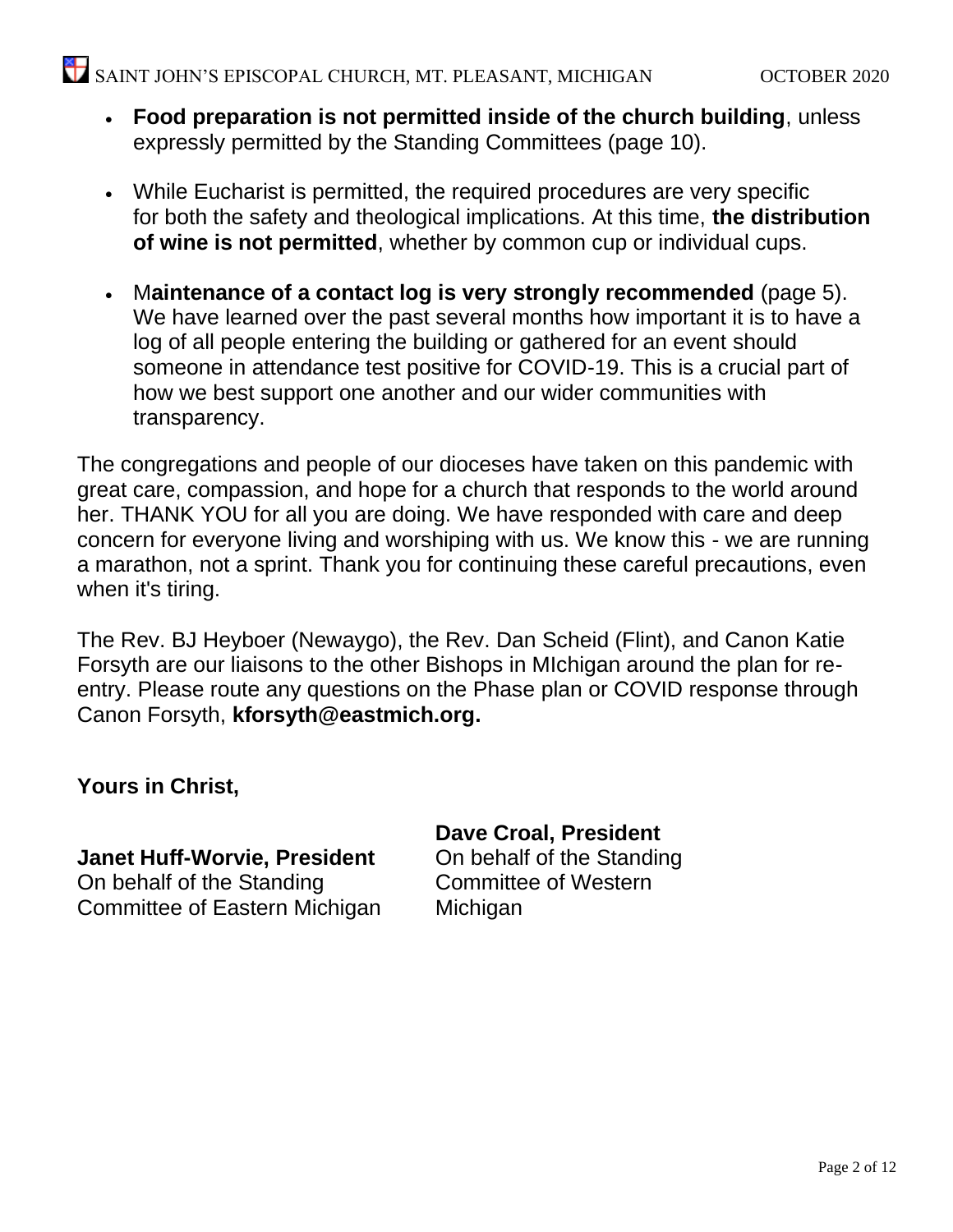

**Remember Our Homebound Members** Stop by to visit or drop a card to our parish members who are homebound.

**Alma Dickerson** 461 E. Wing Rd., Mt. Pleasant 772-2516.

# **St. John's Prayer Group**

If you wish to add or remove names from the Prayer List, please call: Rev, Sr. Diane Stier, 989-807-0215,



Sandy Wood, 773-9326, Martha Rarick, 773-7510, the church office or email. Thank lyou, Pamela Dingman, padingman@hotmail.com.

T

# **Home Communion**

Just a reminder: you should let the parish office know if you are ill and wish to receive communion or a visit from either the clergy or a Lay Eucharistic Minister.



| Brandon DeLong    | 2  |
|-------------------|----|
| Linda Susan Beard | 3  |
| Pete L'Hommwsiwu  | 4  |
| Matthew Alton     | 6  |
| Rod Leslie        | 16 |
| Sandy Wood        | 21 |
| Amy Redman        | 26 |
| Aaron Hartshone   | 27 |
| Anne Alton        | 29 |
|                   |    |



| Gabriel Kney &     |    |
|--------------------|----|
| Mary Lou Nowicki   | 3  |
| Frank & Diane Benn | 10 |
| Christi Brookes &  |    |
| D. J. Proctor      | 12 |
|                    |    |

# **Visit the Farmer's Market!**

Thursdays from 7:30 a.m. to 2:00 p.m. at Island Park. The Saturday Market at the Town Center runs from 9:00

a.m. to 2:00 p.m. The fresh produce is wonderful!

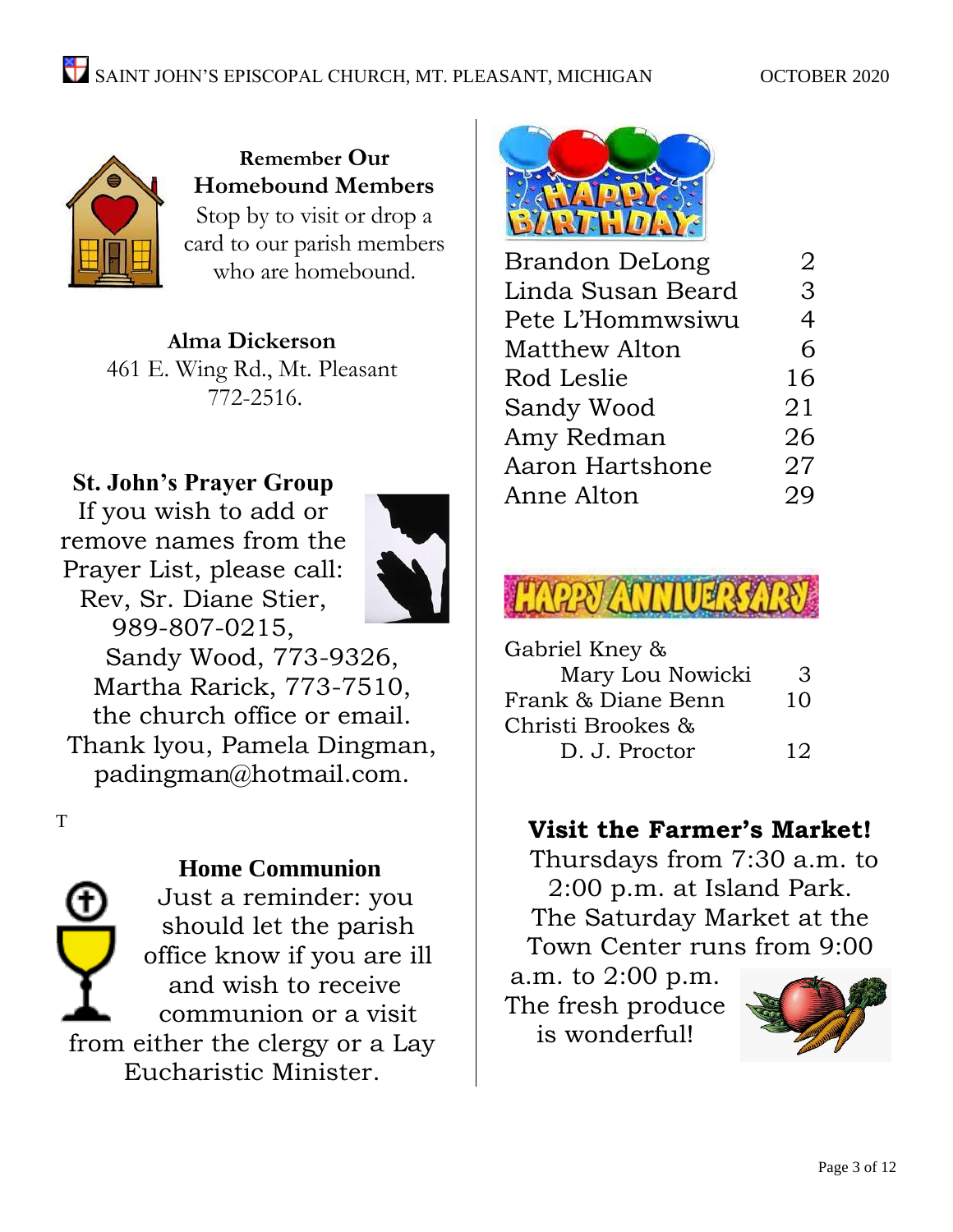# **Minutes for Vestry Meeting September 13, 2020, 11:30 a.m. via Zoom**

Present: Adam Baker, Tom Cochrane, Ella Jo Regan, Marcia David, Ulana Klymyshyn, Eric Vinceguerra, Nancy Herman-Kinney, D.J. Proctor, Clancy DeLong, David Shirley Guest: Alice Ciccu (technical director)

Nancy presided while David experienced technical difficulties attempting to join the Zoom meeting. Marcia moved that Vestry approve minutes from the August 9 meeting. Ella seconded. Vestry approved.

Nancy discussed Diane's Pastoral Report.

David joined the meeting and presided. Related to the Pastoral Report, he explained that the Whittemore Foundation grant proposal for \$700 is for a new laptop computer to support webcasts from the church when we reopen. Also, Sr. Diane will officiate at weekly Eucharists on Thursdays at 12 noon in the garden starting this week, weather permitting. The Central Region Pre-Convention Meeting for clergy, delegates and alternates is Thursday, September 17, at 7 p.m. via Zoom.

Ulana provided an opening prayer for the parish.

David reported that the Goodrow Fund would dissolve at the end of the year. They would like to store their records at St. John's for the foreseeable future. Vestry expressed approval.

Clancy completed his Financial Report. He stated that St. John's finances are in really good shape. Revenues are down a little bit, but he expected that we would make it back by the end of the year. He also detailed his plan to retire the mortgage. Vestry expressed support for Clancy's plan to retire the mortgage.

Vestry expressed approval for Eric to increase the choral scholars' pay from \$50 per week to \$75 per week during the time each one of them is singing only one service a month.

Adam took a few minutes to discuss his views on the Black Lives Matter sign in front of the church. Vestry thanked him for sharing his views, and Adam thanked Vestry for listening to him. David suggested Vestry reflect on the issue and discuss it further at the next meeting.

Vestry entered into executive session to discuss the Search Committee report.

Vestry ended the executive session.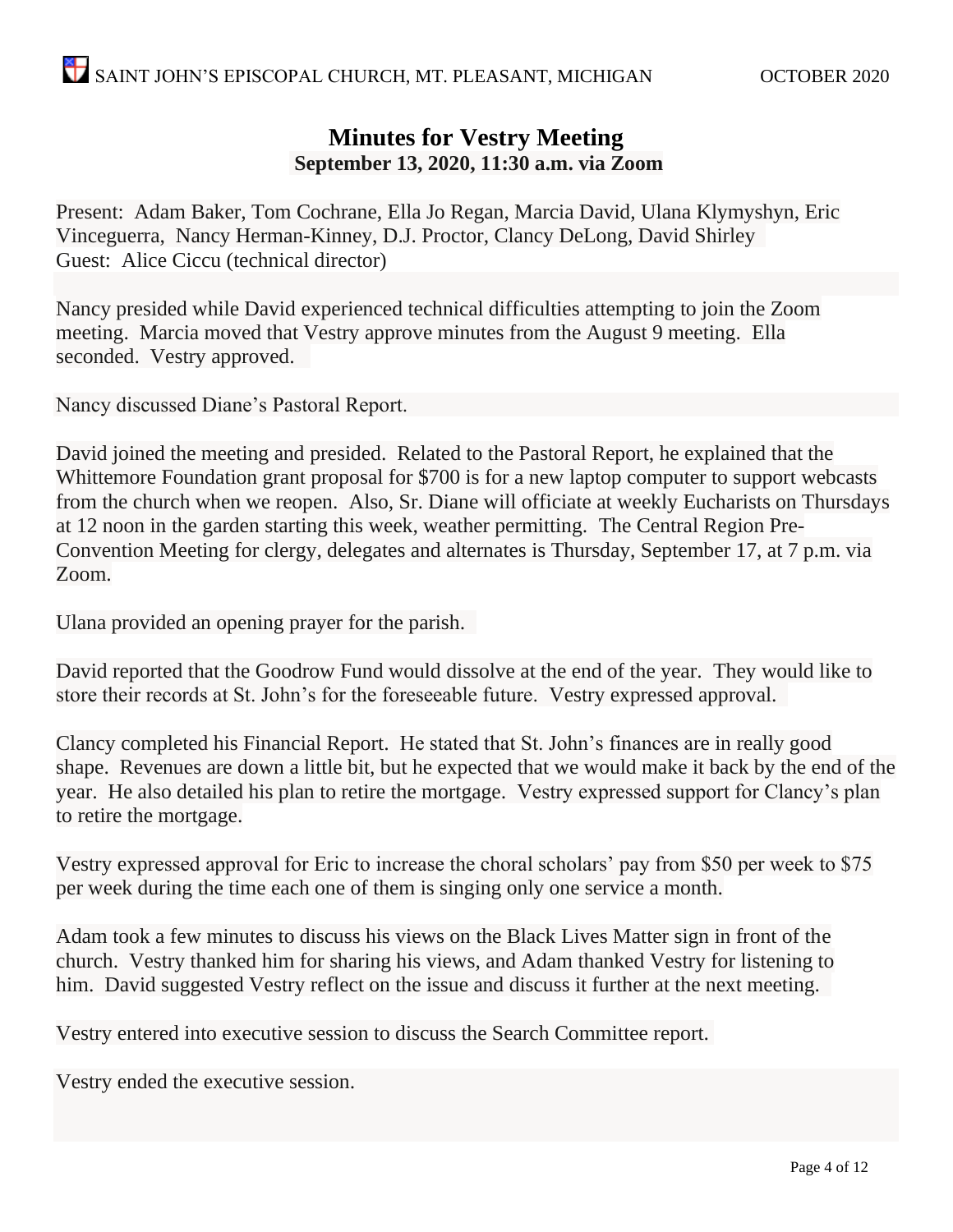As previously planned, David announced his immediate retirement as Verger after 15 years of service.

The next Vestry meeting is October 11, 2020, at 11:30 a.m. via Zoom.

Vestry adjourned at 12:45 p.m.

Faithfully submitted,

Adam Baker, Clerk

**During this period when St. John's is closed, your financial support gifts may be sent in the following ways:**

- 1 Mail to the church office. 206 W. Maple Street Mt. Pleasant, MI 48858
- 2. Drop off through the mail slot at the church office door.
- 3. Pay by credit card. Call Clancy DeLong at (989) 400-6546 to provide card information.

## **NO CONTACT METHOD OF GIVING**

The Western Michigan Diocese has contracted with an online giving platform to assist parishes during this crisis. This is a safe, paperless way of giving through direct debit or credit card. To take advantage of this program, please click on the following link <http://givingtools.com/give/1276/2180> **Clancy** 



Daylight Savings time begins on November 1st! Remember to set your clocks BACK one hour before you go to bed on Saturday, October 31<sup>st</sup>!!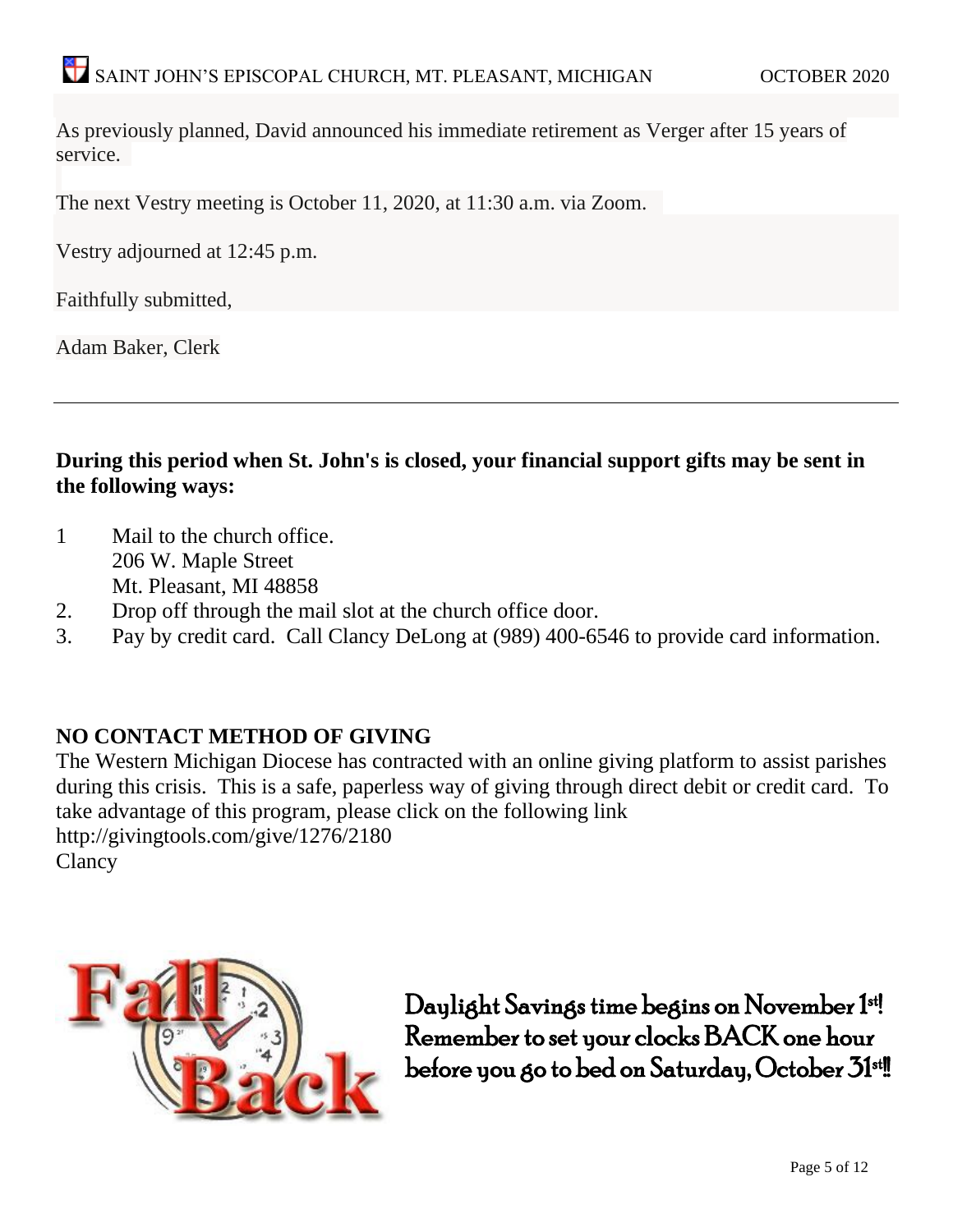# Saint John's Episcopal Church Profit & Loss Budget vs. Actual

January through August 2020

|                                              | Jan - Aug 20 | <b>Budget</b> | \$ Over Budget | % of Budget |
|----------------------------------------------|--------------|---------------|----------------|-------------|
| <b>Ordinary Income/Expense</b>               |              |               |                |             |
| Income                                       |              |               |                |             |
| 4000 · Unrestricted Operating Revenues       |              |               |                |             |
| 4010 · Pledge Offering                       | 106,456.51   | 162,613.00    | -56,156.49     | 65.47%      |
| 4070 · Initial Offering                      | 130.00       | 140.00        | $-10.00$       | 92.86%      |
| 4075 · Plate Offering                        | 160.00       | 1,500.00      | $-1,340.00$    | 10.67%      |
| 4080 · Rummage Sale Receipts                 | 0.00         | 2,500.00      | $-2,500.00$    | 0.0%        |
| 4081 · Ministerial Discretionary             | 0.00         | 1,000.00      | $-1,000.00$    | 0.0%        |
| 4085 · Seasonal Offering                     | 250.00       | 1,600.00      | $-1,350.00$    | 15.63%      |
| 4105 · Amazon Purchase Rebates               | 47.68        | 100.00        | $-52.32$       | 47.68%      |
| 4145 · ICDC Thrift Shop Income               | 13.00        | 100.00        | $-87.00$       | 13.0%       |
| 4190 · Miscellaneous Income                  | 855.75       |               |                |             |
| Total 4000 · Unrestricted Operating Revenues | 107,912.94   | 169,553.00    | $-61,640.06$   | 63.65%      |
| 5300 · Earned revenue, unrealized gain       |              |               |                |             |
| 5310 · Interest on Checking                  | 42.12        | 75.00         | $-32.88$       | 56.16%      |
| 5311 · Interest on CD                        | 105.57       | 140.00        | $-34.43$       | 75.41%      |
| Total 5300 · Earned revenue, unrealized gain | 147.69       | 215.00        | $-67.31$       | 68.69%      |
| 5500 · Bidg. Use Contributions               |              |               |                |             |
| 5502 · Greek Bidg. Use Receipts              | 80.00        | 240.00        | $-160.00$      | 33.33%      |
| 5503 · Other Bidg. Use Receipts              | 0.00         | 400.00        | $-400.00$      | 0.0%        |
| Total 5500 · Bidg. Use Contributions         | 80.00        | 640.00        | $-560.00$      | 12.5%       |
| <b>Total Income</b>                          | 108,140.63   | 170,408.00    | -62,267.37     | 63.46%      |
| <b>Expense</b>                               |              |               |                |             |
| 8200 · General Administrative expenses       |              |               |                |             |
| 8201 · Audit                                 | 0.00         | 1,500.00      | $-1,500.00$    | 0.0%        |
| 8207 · Computer Software/Hardware            | 120.00       | 2,000.00      | $-1,880.00$    | 6.0%        |
| 8211 · Copier Lease                          | 1,098.11     | 2,000.00      | $-901.89$      | 54.91%      |
| 8222 · Bank Charges/Credit Card Fees         | 562.75       | 450.00        | 112.75         | 125.06%     |
| 8223 · Office Supplies                       | 436.97       | 1,000.00      | -563.03        | 43.7%       |
| 8225 · Outside Copying                       | 0.00         | 100.00        | $-100.00$      | $0.0\%$     |
| 8227 · Postage                               | 165.00       | 220.00        | $-55.00$       | 75.0%       |
| 8231 · Stewardship                           | 0.00         | 300.00        | $-300.00$      | 0.0%        |
| 8299 · Miscellaneous Admin. Expense          | 20.00        | 100.00        | $-80.00$       | 20.0%       |
| Total 8200 · General Administrative expenses | 2,402.83     | 7,670.00      | $-5,267.17$    | 31.33%      |
| 8300 · Buildings and Grounds                 |              |               |                |             |
| 8310 · Buildings/Grounds Maintenance         | 772.06       | 3,000.00      | $-2,227.94$    | 25.74%      |
| 8312 · Custodial Services                    | 1,290.00     | 5,160.00      | $-3,870.00$    | 25.0%       |
| 8313 · Transfer to Capital Fund              | 14,472.95    | 21,704.95     | $-7,232.00$    | 66.68%      |
| 8315 · Elevator Maintenance                  | 200.00       | 2,000.00      | $-1,800.00$    | 10.0%       |
| 8320 · Insurance/Comprehensive               | 3,531.00     | 5,323.00      | $-1,792.00$    | 66.34%      |
| 8336 · Sanitary Supplies                     | 0.00         | 300.00        | $-300.00$      | 0.0%        |
| 8343 · Electric Exp--Consumers               | 2,597.38     | 4,000.00      | $-1,402.62$    | 64.94%      |
| 8344 · Gas Exp--DTE Energy                   | 1,970.15     | 3,500.00      | $-1,529.85$    | 56.29%      |
| 8345 · Telephone/Internet Exp                | 1,285.20     | 1,850.00      | -564.80        | 69.47%      |
|                                              |              |               |                |             |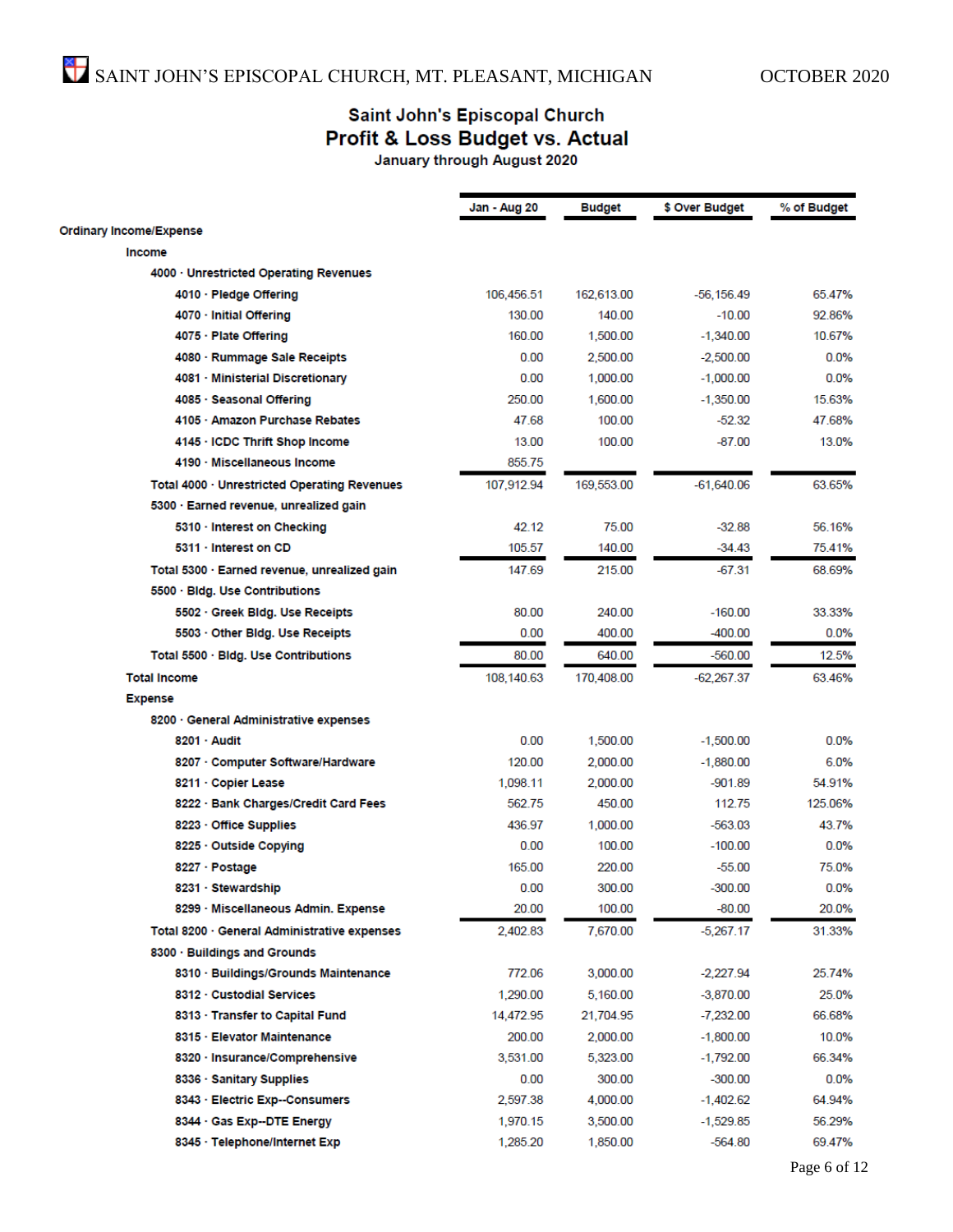# Saint John's Episcopal Church **Profit & Loss Budget vs. Actual**<br>January through August 2020

|                                          | Jan - Aug 20 | <b>Budget</b> | \$ Over Budget | % of Budget |
|------------------------------------------|--------------|---------------|----------------|-------------|
| 8346 · Trash Removal Expense             | 0.00         | 250.00        | $-250.00$      | 0.0%        |
| 8348 · Water Exp--City of Mt. P          | 669.84       | 1,000.00      | $-330.16$      | 66.98%      |
| Total 8300 · Buildings and Grounds       | 26,788.58    | 48.087.95     | $-21,299.37$   | 55.71%      |
| 8400 · Liturgy and Music                 |              |               |                |             |
| 8410 · Altar                             | 0.00         | 500.00        | $-500.00$      | 0.0%        |
| $8430 \cdot$ Music                       | 126.00       | 1,000.00      | -874.00        | 12.6%       |
| 8435 · Organ Maintenance                 | 668.00       | 1,000.00      | $-332.00$      | 66.8%       |
| Total 8400 · Liturgy and Music           | 794.00       | 2,500.00      | $-1,706.00$    | 31.76%      |
| 8500 · Christian Education               |              |               |                |             |
| 8505 · Child Care                        | 0.00         | 250.00        | $-250.00$      | 0.0%        |
| 8510 Christian Education                 | 0.00         | 400.00        | $-400.00$      | 0.0%        |
| 8520 · Library                           | 0.00         | 100.00        | $-100.00$      | $0.0\%$     |
| Total 8500 · Christian Education         | 0.00         | 750.00        | $-750.00$      | 0.0%        |
| 8600 · Hospitality                       |              |               |                |             |
| 8605 · Campus Life                       | 0.00         | 100.00        | $-100.00$      | 0.0%        |
| 8610 · Parish Life                       | 0.00         | 500.00        | $-500.00$      | 0.0%        |
| 8611 · Special Events                    | 0.00         | 2,000.00      | $-2,000.00$    | 0.0%        |
| Total 8600 · Hospitality                 | 0.00         | 2,600.00      | $-2,600.00$    | 0.0%        |
| 8700 · Outreach                          |              |               |                |             |
| 8710 · AIM                               | 250.00       | 250.00        | 0.00           | 100.0%      |
| 8712 · Choral Scholar Compensation       | 1.280.00     | 5,000.00      | $-3.720.00$    | 25.6%       |
| 8715 · ECW                               | 50.00        | 50.00         | 0.00           | 100.0%      |
| 8717 · Diocese Apportionment (F Share)   | 12,715.00    | 19,071.00     | $-6,356.00$    | 66.67%      |
| 8720 · Goodrow Fund Payments             | 4,000.00     | 4,000.00      | 0.00           | 100.0%      |
| 8726 · Homeless Shelter Expenditures     | 1,000.00     | 1,000.00      | 0.00           | 100.0%      |
| 8740 · Ministerial Discretionary Exp     | 118.00       | 1,000.00      | $-882.00$      | 11.8%       |
| Total 8700 · Outreach                    | 19,413.00    | 30,371.00     | $-10,958.00$   | 63.92%      |
| 8800 Ministerial Staff & Support         |              |               |                |             |
| 8804 · Choir Director Compensation       | 5,600.00     | 7,000.00      | $-1,400.00$    | 80.0%       |
| 8806 · Conference Expenditures           | 0.00         | 500.00        | $-500.00$      | 0.0%        |
| 8807 · Volunteer Travel Expenses         | 0.00         | 1,000.00      | $-1,000.00$    | 0.0%        |
| 8809 · Evangelism Expenditures           | 160.00       | 500.00        | $-340.00$      | 32.0%       |
| 8812 · Organist Stipend                  | 11,200.00    | 16,800.00     | $-5,600.00$    | 66.67%      |
| 8813 · Payroll fees                      | 604.40       | 1,000.00      | -395.60        | 60.44%      |
| 8815 · Payroll Taxes Expenses            | 3,342.70     | 5,179.05      | $-1,836.35$    | 64.54%      |
| 8831 · Clergy Pension                    | 11,935.80    |               |                |             |
| 8839 · Rector Travel Reimbursement       | 303.60       | 1,500.00      | $-1,196.40$    | 20.24%      |
| 8841 · Secretarial Wages                 | 6,894.10     | 11,900.00     | $-5,005.90$    | 57.93%      |
| 8851 · Supply Priest Expense             | 20,000.00    | 32,000.00     | $-12,000.00$   | 62.5%       |
| 8870 · Workers' Comp Insurance           | 234.00       | 350.00        | $-116.00$      | 66.86%      |
| 8899 · Miscellaneous Ministerial         | 0.00         | 100.00        | $-100.00$      | 0.0%        |
| Total 8800 · Ministerial Staff & Support | 60,274.60    | 77,829.05     | -17,554.45     | 77.45%      |
| 8900 Communications                      |              |               |                |             |
| 8910 · Advertising                       | 0.00         | 300.00        | -300.00        | 0.0%        |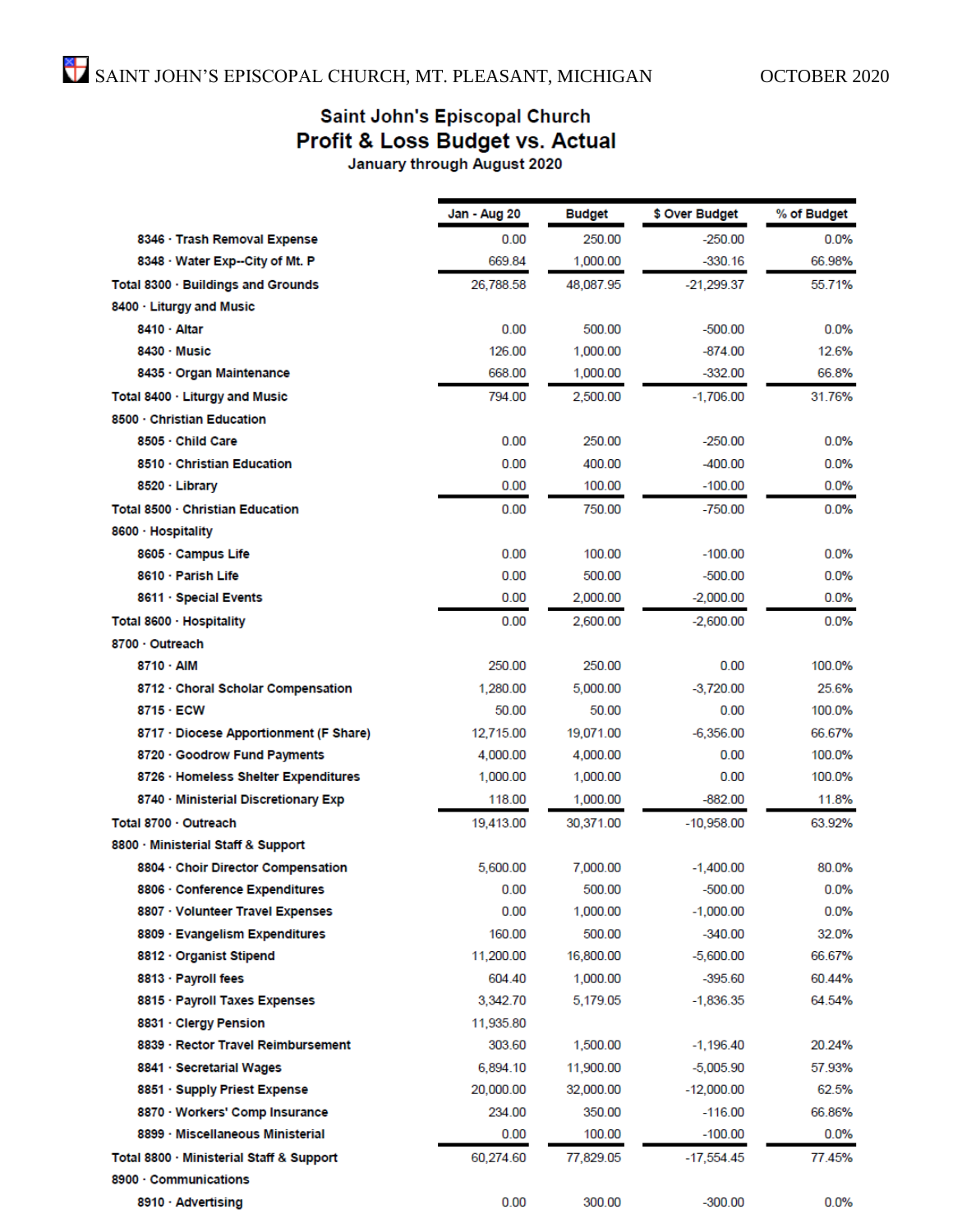# Saint John's Episcopal Church Profit & Loss Budget vs. Actual

|  | January through August 2020 |  |  |  |  |
|--|-----------------------------|--|--|--|--|
|  |                             |  |  |  |  |

|                                       | Jan - Aug 20 | <b>Budget</b> | \$ Over Budget | % of Budget |
|---------------------------------------|--------------|---------------|----------------|-------------|
| 8920 · Webpage Fee                    | 0.00         | 300.00        | $-300.00$      | 0.0%        |
| Total 8900 · Communications           | 0.00         | 600.00        | $-600.00$      | 0.0%        |
| <b>Total Expense</b>                  | 109,673.01   | 170,408.00    | $-60,734.99$   | 64.36%      |
| <b>Net Ordinary Income</b>            | $-1,532.38$  | 0.00          | $-1,532.38$    | 100.0%      |
| Other Income/Expense                  |              |               |                |             |
| <b>Other Income</b>                   |              |               |                |             |
| 9100 · Payroll Protection Plan Income | 13,692.00    |               |                |             |
| <b>Total Other Income</b>             | 13,692.00    |               |                |             |
| <b>Net Other Income</b>               | 13,692.00    |               |                |             |
| <b>Vet Income</b>                     | 12,159.62    | 0.00          | 12,159.62      | 100.0%      |
| <b>Cash Balances</b>                  |              |               |                |             |
| <b>Cash in Checking Account</b>       | 82,764.06    |               |                |             |
| <b>Savings</b>                        | 26,751.04    |               |                |             |
| <b>Certificates of Deposit</b>        | 15,963.30    |               |                |             |
| <b>Endowment Fund</b>                 | 84,698.92    |               |                |             |
| <b>Total</b>                          | 210,177.32   |               |                |             |

#### **Mortgage Activity**

|           | <b>Beginning Balance</b>    |          | 88,437,44 |
|-----------|-----------------------------|----------|-----------|
| 8/18/2020 | Mortgage Payment - CK#17647 | 4.330.85 | 84.106.59 |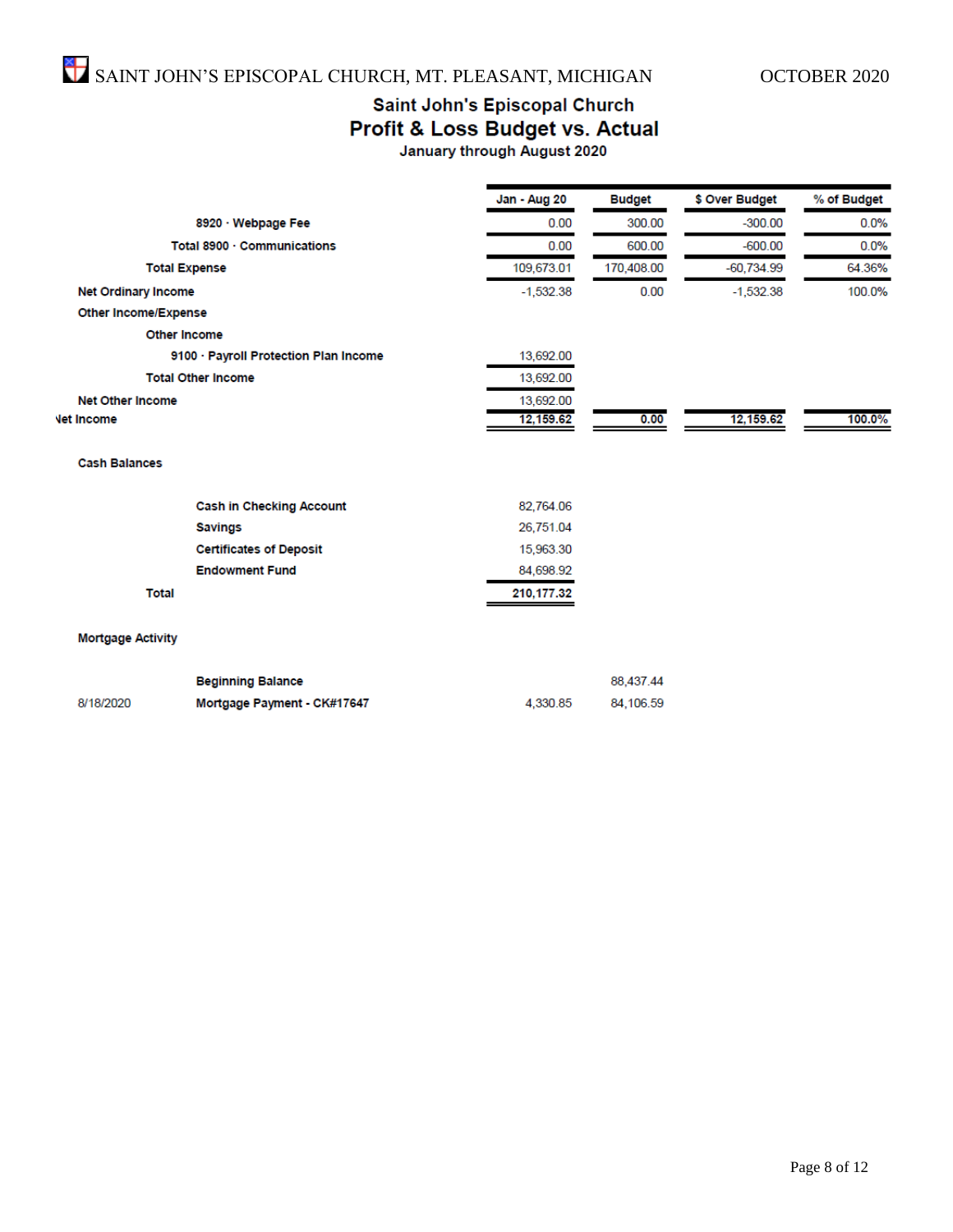### Saint John's Episcopal Church

**Fund Balances** 

**January through August 2020** 

|                                               | <b>January 1, 2020</b>   | 2020             | 2020             | August 31, 2020       |
|-----------------------------------------------|--------------------------|------------------|------------------|-----------------------|
| August 31, 2020 Fund Balances:                | <b>Beginning Balance</b> | <b>Increases</b> | <b>Decreases</b> | <b>Ending Balance</b> |
| <b>Unrestricted Operating Fund</b>            | 41,415.40                | 108,140.63       | 109,673.01       | 39,883.02             |
| <b>Altar Guild Fund</b>                       | 75.66                    |                  |                  | 75.66                 |
| <b>Arty Party/Noise Dampening Fund</b>        | 14,873.34                | ٠                | 14,350.00        | 523.34                |
| <b>Building and Grounds Maintenance Fund</b>  | 2,507.10                 | 180.00           |                  | 2,687.10              |
| <b>Capital Fund</b>                           | 25,197.75                | 28,244.61        | 38,121.70        | 15,320.66             |
| <b>Center For Christian Spirituality</b>      | 12,758.67                |                  |                  | 12,758.67             |
| <b>Choral Scholars Fund</b>                   | 800.00                   |                  |                  | 800.00                |
| <b>Clean and Bright Fund</b>                  | 350.26                   |                  |                  | 350.26                |
| <b>Columbarium Fund</b>                       | 9,056.06                 | 500.00           |                  | 9,556.06              |
| Daughters of the King Fund                    | 680.01                   | ٠                |                  | 680.01                |
| <b>Deacon Discretionary Fund</b>              | 89.89                    |                  |                  | 89.89                 |
| <b>Diane Stier Fund</b>                       | 1,639.66                 | 100.00           | 10.00            | 1,729.66              |
| <b>Education For Ministry Fund</b>            | 1,396.03                 | ٠                |                  | 1,396.03              |
| <b>Emmaus Center Fund</b>                     | 250.00                   | ٠                |                  | 250.00                |
| <b>Endowment Fund</b>                         | 82,779.37                | 1,919.55         | ٠                | 84,698.92             |
| <b>Flower Fund</b>                            | 205.20                   |                  | 61.25            | 143.95                |
| <b>Goodrow Fund</b>                           | 1,000.00                 | 50.00            | 1,050.00         |                       |
| <b>Holiday Basket Fund</b>                    | 782.91                   | 100.00           |                  | 882.91                |
| <b>Homeless Shelter</b>                       | 50.00                    |                  |                  | 50.00                 |
| <b>Loose Change Fund</b>                      | ÷                        | 271.38           | 271.38           | ٠                     |
| <b>Memorials Fund</b>                         | 7,307.47                 | ٠                |                  | 7,307.47              |
| <b>Mission Trip Fund</b>                      | 100.00                   |                  |                  | 100.00                |
| <b>Music Fund</b>                             | 18.35                    | à,               | i.               | 18.35                 |
| <b>New Rector Fund</b>                        | 19,500.00                | ٠                | 1,006.31         | 18,493.69             |
| <b>Organ Fund</b>                             | 4,028.20                 | 848.00           |                  | 4,876.20              |
| <b>Paddy's Single Mothers Fund</b>            | 15.00                    | ٠                |                  | 15.00                 |
| People Helping People Fund (Max and Emily's)  | 0.01                     | 5.00             |                  | 5.01                  |
| <b>Total Fund Balances</b>                    | 226,876.34               | 140,359.17       | 164,543.65       | 202,691.86            |
| <b>Capital Fund Activity For August:</b>      |                          |                  |                  |                       |
| <b>Capital Fund Receipts</b>                  | 2,953.00                 |                  |                  |                       |
| <b>Interest Income on Savings</b>             |                          |                  |                  |                       |
| <b>Bank/Credit Card Fees</b>                  |                          |                  |                  |                       |
| Mortgage Principle                            | (4,330.85)               |                  |                  |                       |
| Mortgage Interest                             | (337.84)                 |                  |                  |                       |
| <b>Net Activity</b>                           | (1,715.69)               |                  |                  |                       |
| <b>BUILDING PROJECT</b>                       |                          |                  |                  |                       |
| <b>Total Capitalized Expenses</b>             | 442,345.71               |                  |                  |                       |
| Non-Capitalized Expenses (Interest/Bank Fees) | 28,962.39                |                  |                  |                       |
| <b>Subtotal</b>                               | 471,308.10               |                  |                  |                       |
| <b>Anticipated Expenses:</b>                  |                          |                  |                  |                       |
| Mortgage Interest                             | 4,502.82                 |                  |                  |                       |
| <b>Bank Fees/Credit Card</b>                  | 100.00                   |                  |                  |                       |
| <b>TOTAL PROJECT COST</b>                     | 475,910.92               |                  |                  |                       |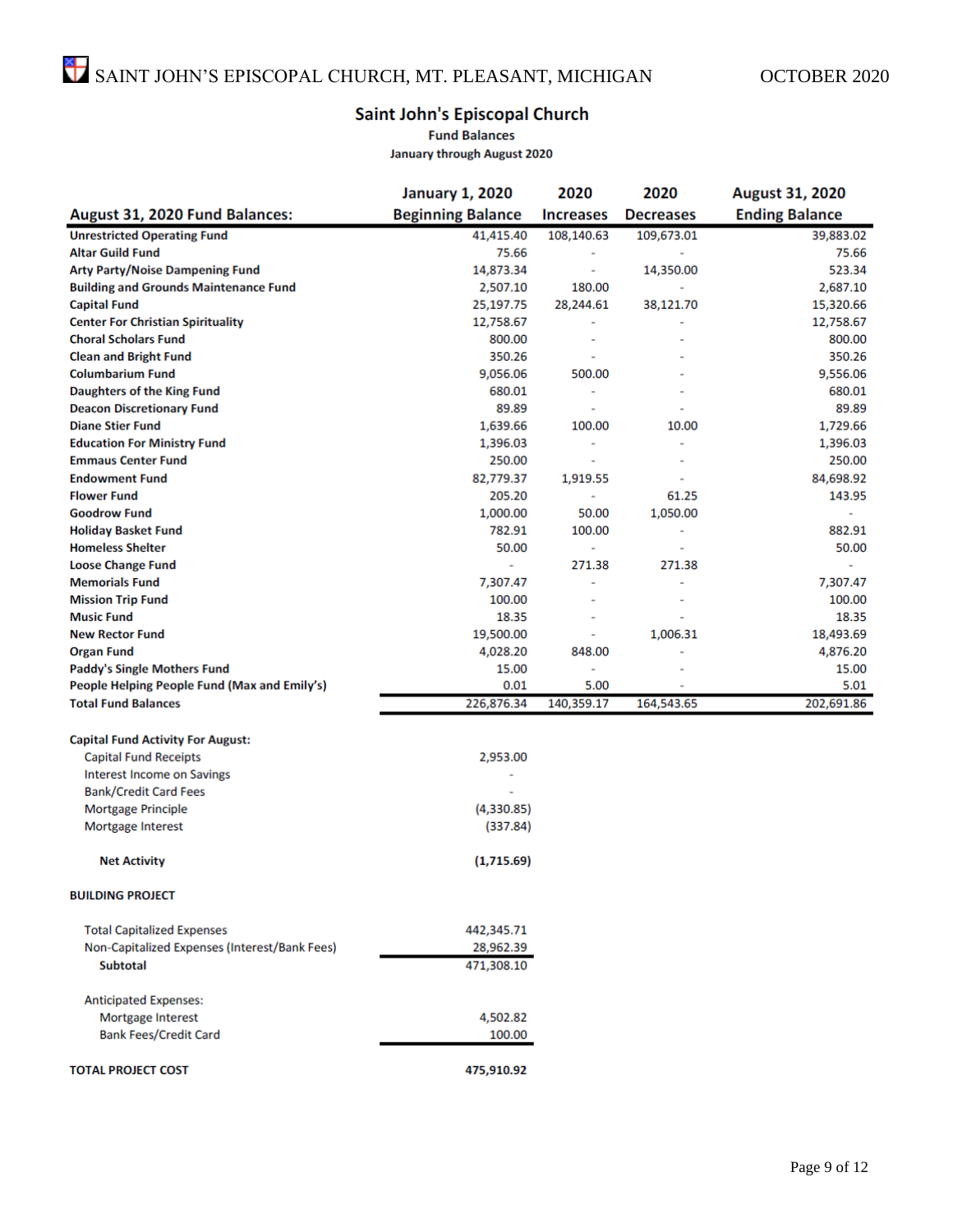# **ANGLICAN WORTHIES**

# 361. Dodgson, Charles Lutwidge ("Lewis Carroll," 1832-1898) Mathematician

As I said before, the romance of Alice Liddell began with photography when in 1856 he and a friend went to the home of Dean Henry Liddell his young daughters. "The three little girls were in the garden most of the time," Dodgson recalled, "and we became excellent friends." The little girls ran around and would not sit still.

Dodgson continued to visit the dean. For seven years, Cohen says, "he lived the charmed life of a cherished friend and sometimes consort to the beautiful, impolite [check] child. Then in the summer of 1863 something happened—the page was torn out of his diary after his death—and the intimacy was terminated. In subsequent years only a formal relationship existed between Dodgson and the Liddell household. The books, however, were published afterwards, and Dodgson inscribed copies to his dear friend.

The frivolity of the Alice books notwithstanding, Dodgson continued to be productive; his writing, Cohen says, "was the main course by which he would do something for others, to fulfill a deep religious desire to contribute something to humanity—it was his offering to God." The Alive books were only a fraction of what he produced. In 1876 there appeared the most successful revered poem of nonsense in English, "The Hunting of the Snark."

But most of the books are full of puzzles and games, many mathematical in nature. He invented and designed things, including a chessboard for travelers that held the pieces to the surface, and a set of rules for lawn tennis. With the enlargement of the franchise (the popular vote), he involved himself in parliamentary elections, particularly in his *Principles of Parliamentary Representation* (1884), with ideas that lasted long beyond his time. The mathematician F. Abelu wrote in 1970 that Dodgson's theory "presents the longest chain of reasoning in Political Science,: but he never finished his work on voting theory. Had he done so, M. Dummett said in 1989, "Such was his lucidity of exposition and his mastery of the topic that it seems possible that, had he ever published it, the political history of Britain would have been significantly different."

The more we know about Dodgson—and we know a good deal—the most difficult it is to characterize this universal genius. Maybe all we ca agree on is that he was an old duck. He was six feet tall, a little above the average among Victorian males, wore his hair long, and walked stiffly upright. On college grounds he wore clerical black with a tall silk hat (which I still love), but when he took Alice and her sisters boating, Alice Hargreaves remembers that he wore white flannels, and a hard white straw boater. How cool can you get? He did not care for tea! He preferred wine.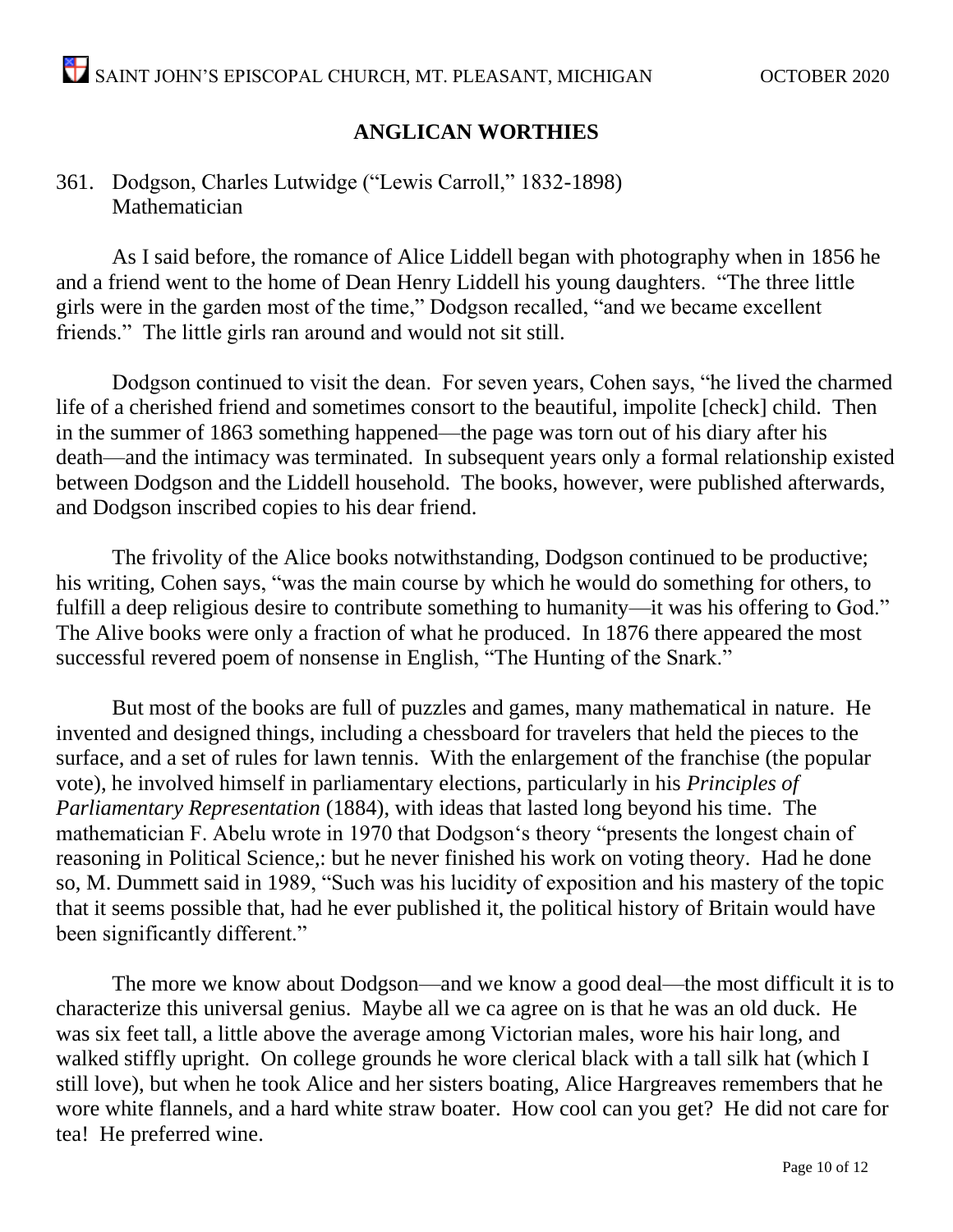It was popularly believed that Dodgson was reclusive, out of view in college. Completely untrue. He loved to travel and went to Russia and with Henry \*Lidden to explore a possible union between Orthodox congregations and the English church. He frequented galleries in the city and theatres. Cohen says that "stomped out of the theatre when he found anything on stage irreligious or otherwise offensive," which suggests that he may rarely watched a performance to the end! (He was so offended by the conclusion to *The Merchant of Venice* where Shylock is ordered to forsake his faith and become Christian that he wrote to Dickens' mistress, the actress Ellen Terry, to cut those lines in performance.) He planned a Bowderized edition of Shakespeare for children which, thank God, he never completed. He disliked contact sports but could be coaxed into croquet. He preferred to walk and could do more than twenty miles in a day.

He continued to write, fiction and science. His novels were not successful. In the 1890s he undertook several volumes on symbolic logic, unfinished when he died. Cohen writes, "Had Dodgson never written the *Alice* books, he would have earned a nod or a paragraph in various specialized histories: mathematics and logic, photography, parliamentary voting systems, and games and puzzles." The *Alice* books did more for him than fame or money, "They also revolutionized writing for children." Heretofore fiction for children tended to be stiff and didactic: designed to teach the young to avoid immature vice and behave their elders. Dodgson's whimsical adventures with Alice changed all that.

In 1892 Dodgson wrote Alice that he had sold more than 100,000 copies of his books about her. He did not die wealthy; he gave most of his money to charitable purposes. He died from pneumonia and was buried in Guilford, the family home.

Alice grew up as children do, married Reginald Hargeaves, and had issue. Her third son was named Caryl. She died in 1934, a surprising longevity, inasmuch as we have always assumed that every Victorian politely died before the queen did in 1902.